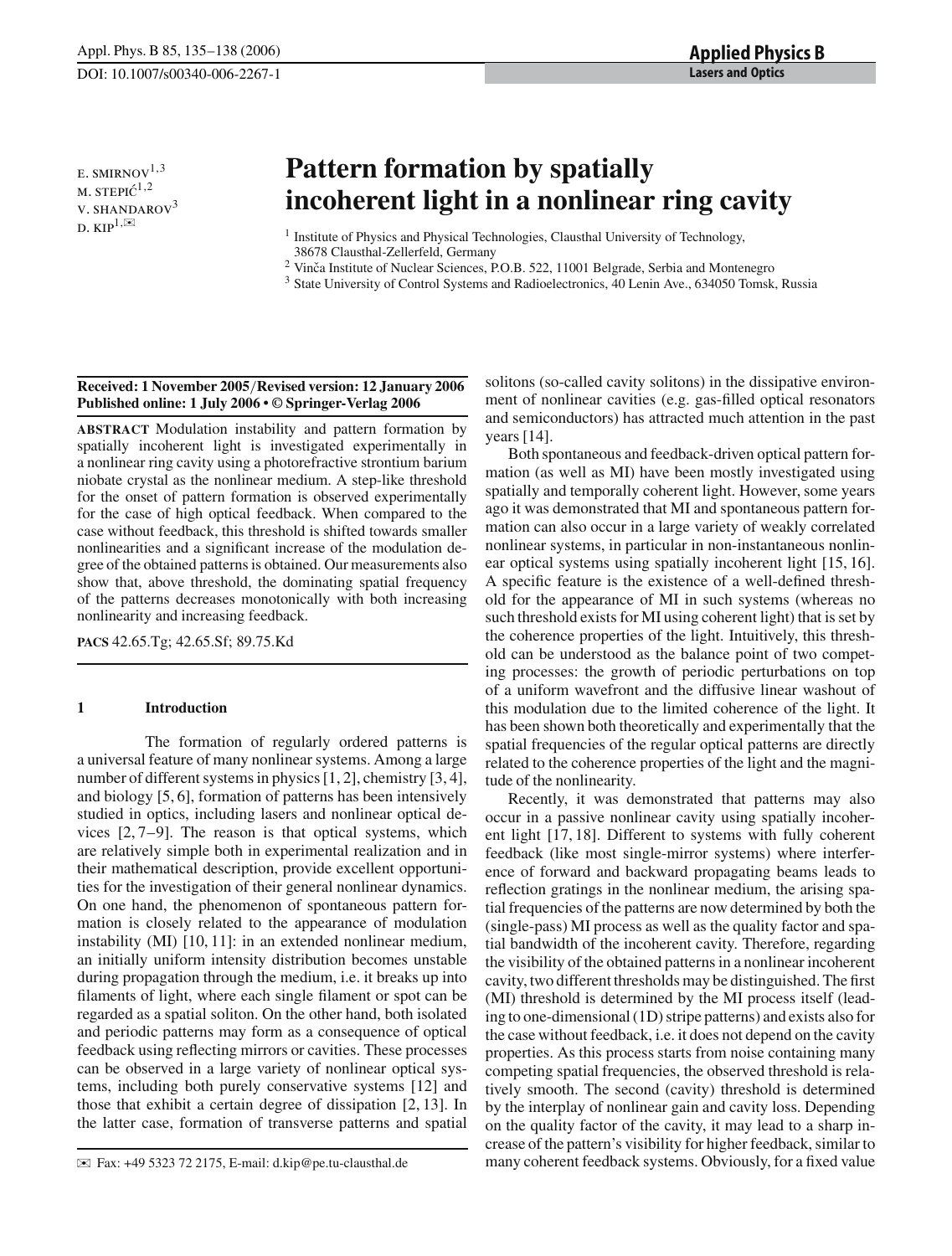of the spatial coherence length, the cavity threshold is always lower than the MI threshold. We also note that at an additional (higher) threshold one may observe the formation of regular two-dimensional (2D) structures [16, 19, 20], which is a direct consequence of the anisotropy of the nonlinear material (e.g. in photorefractive crystals).

However, in recent experiments conducted with partially spatially coherent light only a smooth and relatively small increase of the visibility of patterns as a function of feedback has been measured [18] that did not allow for a distinction of MI and cavity thresholds, this probably being a consequence of a too low feedback of the cavity. Furthermore, no results on the observed spatial frequencies of the patterns above threshold have been reported. In this contribution we investigate a ring cavity with significantly higher feedback. We observe slightly different thresholds for the cases with and without feedback, and a decrease of the dominating spatial frequency above threshold. In Sect. 2 we describe our setup and comment on physically important variables and parameters of the system. Section 3 is devoted to experimental results and their discussion.

#### **2 Experimental setup**

Our experimental setup that is sketched in Fig. 1 is a passive ring cavity with a biased photorefractive SBN61  $(Sr_{0.61}Ba_{0.39}Nb_2O_6)$  crystal doped with 200 ppm Rh as the nonlinear element.

The length of the SBN61 crystal is 4.8 mm along the light propagation direction, while the ferroelectric *c*-axis is directed perpendicular to the propagation direction. It is important to note that this sample has as-grown surfaces with nearly perfect flatness and is optically homogeneous with almost no visible striations. An electric field  $E_0 = U/d$  (where *U* is the applied voltage and  $d = 4.8$  mm) can be applied along the *c*axis using silver-paste electrodes. In this way, one can tune the strength of the screening photorefractive nonlinearity, which is proportional to  $\Delta n = -0.5r_{33}n_e^3E_{\rm sc}$ , by changing the applied electric field [16]. This nonlinearity is of saturable type due to the limited number of charge traps inside the crystal, i.e. a limited value of the internal electric drift field *E*sc.

In the experiments we use an argon-ion laser whose green line ( $\lambda = 514.5$  nm) is extraordinarily polarized in order to utilize the largest nonlinear electro-optic coefficient  $r_{33}$  of the SBN61 crystal. This polarized signal light beam passes



**FIGURE 1** Experimental setup: D, rotating diffuser; L, L1, L2, lenses; BS, beam splitters; M, dielectric mirrors; CCD, CCD camera

a rotating diffuser, thus making it partially spatially incoherent, and is finally collimated by virtue of lens L2 in order to uniformly illuminate the whole sample. The sample is additionally illuminated from the top using light of an incendescent light bulb. This background beam serves merely to set the degree of saturation of the photorefractive screening nonlinearity. An advantage of this setup, in comparison to the corresponding one in [18], is that the background beam, which has an intensity *I*b, does not have to be recycled in the cavity. We use high-reflecting dielectric mirrors and beam splitters that are optimized for the polarization of the signal beam to build the cavity, and thus obtain a maximized optical feedback. A sensitive current meter measures the photocurrent through the crystal, thus monitoring the photoconductivity that is generated by the signal beam, the background beam, or both beams together. In this way, an intensity ratio of one is obtained by adjusting the corresponding light intensities in order to generate the same photoconductivity of the sample.

The ring cavity consists of two dielectric beam splitters (reflectivity  $R = 0.7$  for in-coupling and  $R = 0.98$  for outcoupling of light, respectively), two dielectric mirrors with  $R = 0.995$ , and four anti-reflection-coated lenses with focal lengths  $f = 10$  cm forming two 4 f systems, giving the length of the cavity feedback loop of 80 cm. Taking Fresnel reflections of the SBN sample into account, an optical feedback  $\varepsilon$  of about 45% is obtained. The other inherent lengths of this 4 *f* low-finesse imaging system are the temporal coherence length of the light used ( $\approx$  5 cm) and the length of the photorefractive crystal in the cavity. A small part of the light inside the cavity is transmitted through the second beam splitter, and an additional lens is used to image the crystal's end face onto a CCD camera. To adjust the ring cavity, we image a thin wire (placed at the center of the nonlinear medium) that serves as a control object back on itself [18]. When imaged onto the CCD camera, the control image becomes brighter due to the feedback in the system. By carefully adjusting the overlap of consecutive control images from different cycles of the cavity, beam translations and tilts can be avoided.

#### **3 Experimental results**

In all measurements we have adjusted the intensity ratio of signal and background light intensities to be  $I/I_b \approx 1$ . For measurements with cavity the optical feedback was held at a constant level of  $\varepsilon \approx 45\%$ , which was the maximum possible value that is mainly restricted by the reflectivity of the beam splitter used for the input signal light. The spatial coherence length can be adjusted by changing the spot size of the laser beam on the rotating diffuser with the help of lens L1. By measuring the mean speckle size (when the diffuser is stopped) on the crystal input facet, the spatial coherence length is adjusted to be  $l_c \approx 10 \,\mu\text{m}$  in all experiments.

In Fig. 2 measured intensity patterns at the output facet of the sample for different values of the externally applied voltage are shown. In the top row images obtained without feedback are given, while in the bottom row the corresponding images with feedback are presented. Above 1D MI and cavity thresholds, respectively, regularly spaced stripes that are inclined by  $\approx 45^\circ$  are observed. It is important to note that an initial orientation of stripes perpendicular to the *c*-axis, as was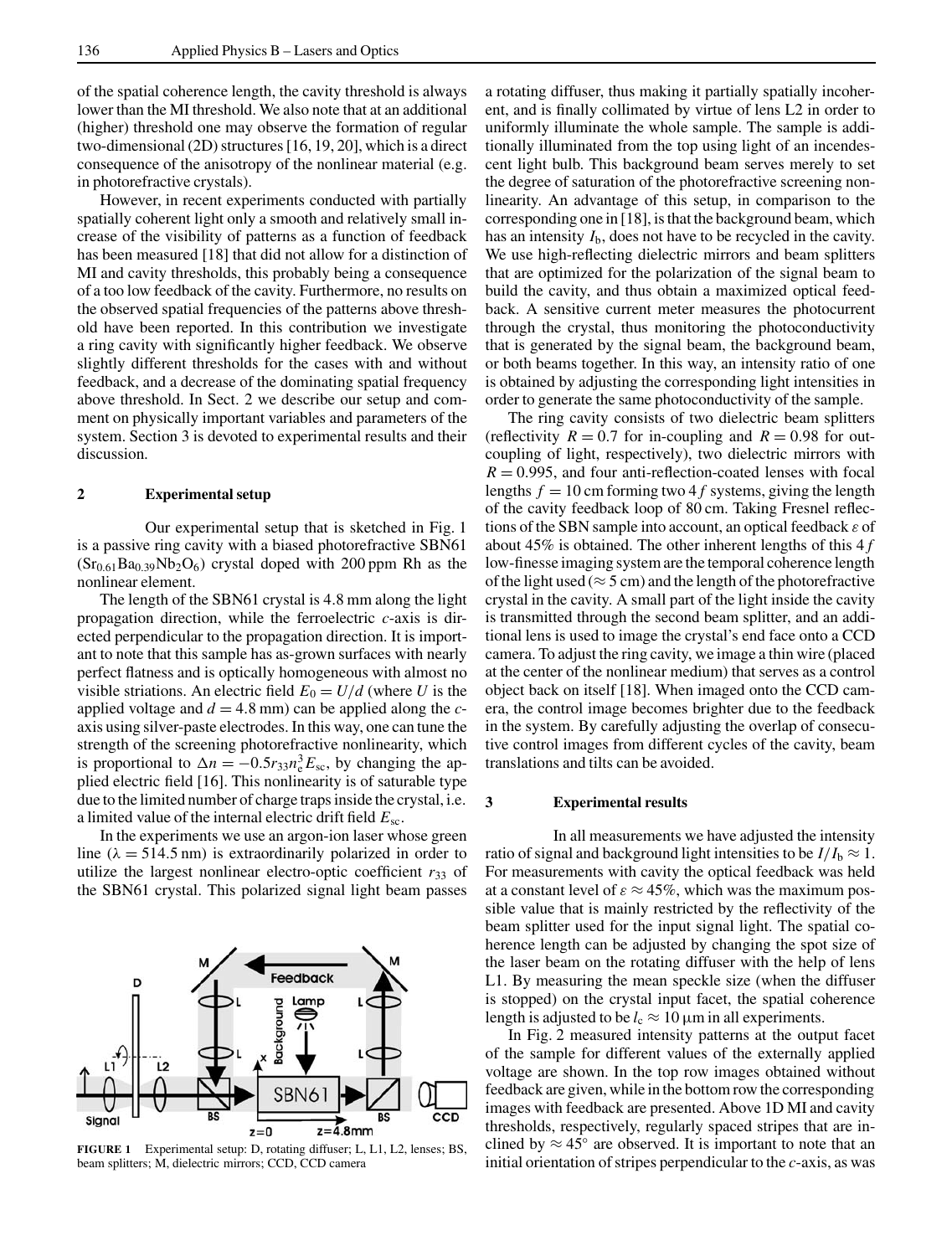

**FIGURE 2** Experimentally obtained intensity patterns at the rear facet of the nonlinear crystal. *Top row*: without feedback; *bottom row*: constant feedback  $\varepsilon \approx 45\%$ 

observed in former works [16, 18] where this behavior was related to striations of the sample, is almost absent here.

The experimentally obtained dependence of the visibility of the pattern, described by the modulation  $m = (I_{\text{max}} - I_{\text{max}})$  $I_{\text{min}}$ /( $I_{\text{max}} + I_{\text{min}}$ ), on the applied voltage both with and without feedback is given in Fig. 3. According to [17], our system is in the state ( $\varepsilon \approx 45\%, l_c \approx 10 \,\mu\text{m}, I/I_b \approx 1$ ), where the first threshold (1D MI) and the second (cavity threshold) should be distinguishable. Indeed, in the case without feedback the first signs of weak 1D MI can be observed for an applied voltage of  $U = 750$  V, which is at least partially related to amplification of pre-dominant spatial frequencies that are due to very weak striations in the sample. However, a faster increase of the modulation is observed later in the voltage range 1500–2000 V. Above this range, the modulation increases only slowly and reaches maximum values of about 40%. On the other hand, for the case with feedback the cavity threshold, which appears when the nonlinear gain overcomes the loss in a single cavity pass, is observed for an applied voltage of  $U = 900$  V, where the modulation sharply increases from almost zero to values of about 70%. This is in good agreement with the theoretical model in [17] (Fig. 2), where for strong feedback an abrupt increase of the modulation depth is predicted. A specific feature of the cavity system containing a saturable nonlinear medium is the fact that, for a higher degree of saturation, feedback can suppress modulation instability. In our case the intensity ratio was fixed to a relatively high value of about one, and MI may be partly suppressed in the voltage range of 750–900 V, which is in accordance with the theoretical model [17].

Regularly spaced 2D structures in the ring cavity start to appear at  $U \approx 3000 \text{ V}$  and finally cover the whole sample at a voltage of  $U \approx 4500 \text{ V}$ , which is close to the shortcircuit current limit of our sample (surrounded by air,  $E_{\text{max}} \approx$ 10 kV/cm). Here, it is interesting to note that, for high applied electric fields  $E_0$ , i.e. large nonlinearity, the 2D MI patterns not only show chess-like or square patterns, but may also contain hexagonal sub-structures. An example of such a pattern is shown in Fig. 4. On the other hand, for the parameters used here no 2D structures are observed for the case without feedback, i.e. for single-pass MI.

The dominating spatial frequency  $\nu$  of the emerging patterns is determined by virtue of multiple line scans of the images measured by the CCD camera. For each value of the applied voltage we conducted four independent measurements and plot the averaged value of the spatial frequency as a function of voltage in Fig. 5. Because of the quite low visibility in the region of the MI and cavity thresholds, the corresponding data are not included in this figure. However, in this region the dominating spatial frequency increases with applied voltage to some finite value. In Fig. 5 one can immediately notice that the dominating spatial frequency, both with and without feedback, is a decreasing function of nonlinearity. Furthermore, the feedback significantly decreases the dominating spatial frequency of the emerging patterns when compared to the case without feedback. The fact that these frequencies are non-monotonic functions of the applied voltage



**FIGURE 3** Visibility (modulation depth *m*) of emerging patterns for different values of applied voltage *U* (nonlinearity) without feedback (*circles*) and with feedback  $\varepsilon \approx 45\%$  (*squares*). The *lines* are only guides to the eye



**FIGURE 4** Hexagonal sub-structures observed for incoherent MI in a nonlinear biased SBN sample above the 2D threshold